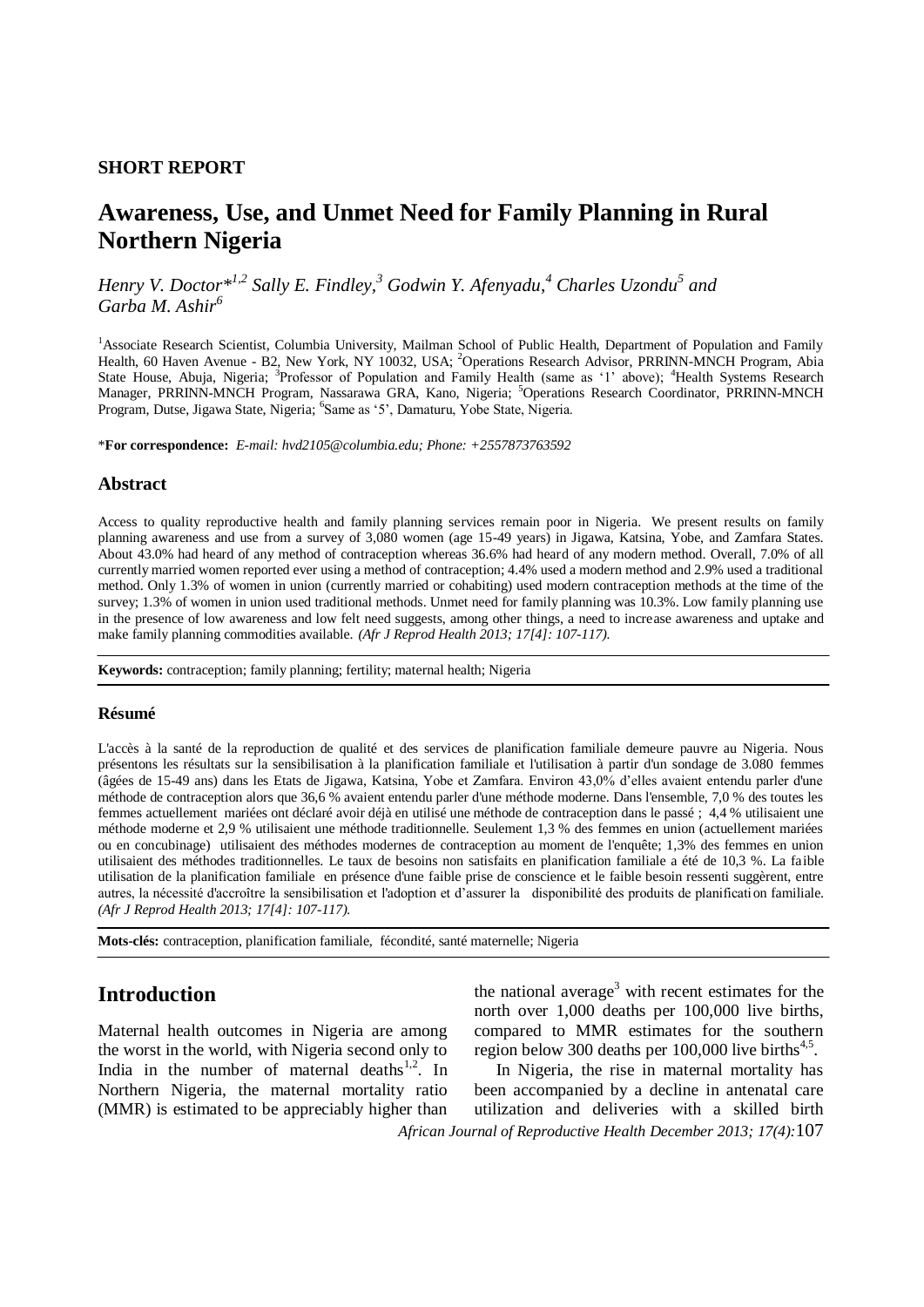attendant. According to the 2003 and 2008 Nigeria Demographic Household Surveys (DHS), between 2003 and 2008, the percent of women who received any antenatal care services for births in the previous five years dropped from 36.9% to 31.1% in the North West region (including Katsina and Zamfara states) and from 47.3% to 43.0% in North East Region (including Yobe state). Similarly, the percentage of women with skilled assistance at delivery, declined from 12.0% to 8.9% in the North West region and from 19.8% to 13.1% in the North East region $6,7$ .

Access to quality reproductive health and family planning services remain poor in Nigeria. According to the 2008 Nigeria DHS only 9.7% of married women used a modern method of contraception, while 20.2% of women had an unmet need for family planning services<sup>6</sup>. Contraceptive use was also lowest in Northern Nigeria with 2.5% and 3.5% in the North West and North East regions using a modern method of contraception, respectively, with unmet need for family planning among currently married women at  $18-21\%$ <sup>6</sup>.

There is a direct relationship between the outcome of pregnancy and family planning. The demographic transition theory states that only when fetal, infant, and child mortality rates are reduced it is likely that a family will accept family planning<sup>8</sup>. Thus, improvement of maternal and child health services is a prerequisite for family planning. As a result, child spacing is a critical factor which influences the outcome of pregnancy. When women adhere to the World Health Organization recommended minimum inter-birth interval of 33 months between two consecutive live births, the incidence of prematurity reduces. Thus, prevention of rapid series of many pregnancies provides a greater possibility of reducing maternal, fetal, infant, and childhood mortality<sup>9</sup>.

In general, child spacing provides greater opportunities for nurturing the individual child thereby providing the possibility of preventing complications such as gastrointestinal infections and malnutrition during infancy and early childhood<sup>9</sup>. Family planning may also improve the quality of life and raise the standard of living by decreasing the number of dependents requiring

intensive personal care, education, food, shelter, and clothing, among others. Nevertheless, where family planning services may be available, its use may be limited due to a number of factors such as low literacy levels, socio-cultural beliefs favoring large families, and unavailability of services due to dysfunctional health services<sup>10</sup>.

Along with these dynamics in maternal care and contraceptive use patterns, there has been less progress in improving infant and child survival and primary care utilization. As of 2008, the North West and North East regions were the regions with the highest proportions of children 12-23 months who had never been vaccinated, 48.7% and 33.9%, respectively, and fewer than 15.0% had a vaccination card<sup>6</sup>. Vaccination coverage rates in the four northern states of Zamfara, Katsina, Jigawa, and Yobe were all 5.4% and below<sup>6</sup>. When their young children became sick with pneumonia, malaria or diarrhea, under half of all sick children were taken to a health facility for treatment. Infant mortality rate was 139 deaths per 1,000 births in the North West region and 126 deaths per 1,000 live births in the North East region, while under five mortality rate was 217 and 222 deaths per 1,000 live births, respectively<sup>6</sup>.

In the face of this evidence of decline in maternal and child health in the North West and North East regions, the Partnership for Reviving Routine Immunization in Northern Nigeria (PRRINN) was established in 2006, and expanded in 2008 to include maternal, newborn and child health (MNCH), becoming PRRINN-MNCH (hereafter "the program"). It was established in the four northern states of Jigawa, Katsina, Yobe, and Zamfara. With co-funding from the Department for International Development of the United Kingdom and the State Department of the Norwegian Government, the program in Northern Nigeria represents a strategic attempt to reduce the unacceptably high rates of maternal, newborn, and child mortality through systems changes addressing issues of health governance, human resources, health information utilization and community engagement alongside the strengthening of clinical services.

*African Journal of Reproductive Health December 2013; 17(4):*108 The program adopts the implementation research approach to generate information that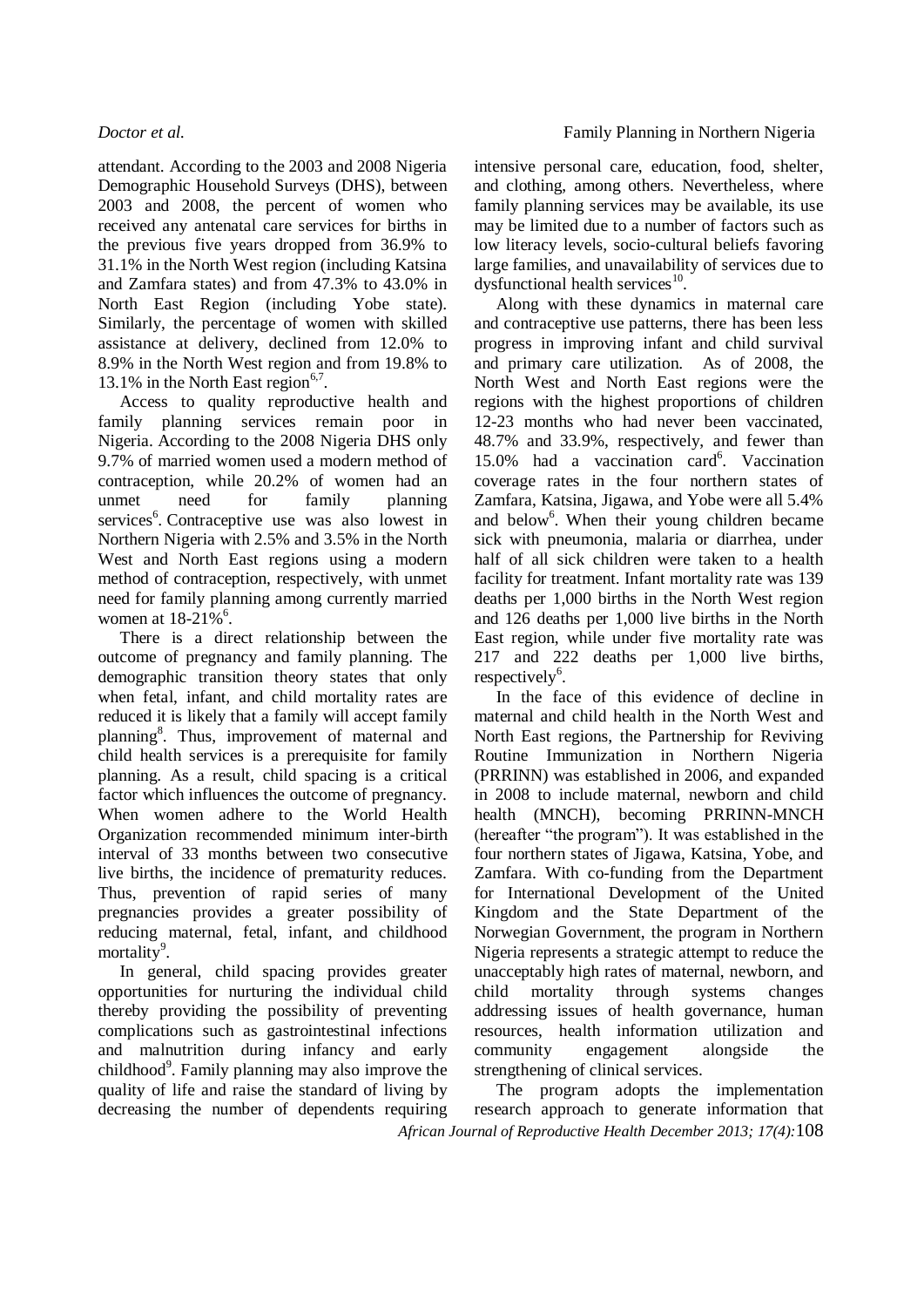improves the quality of decision making of health managers on what works and what does not in the Northern Nigerian context. Although the program focuses on a number of activities aimed at improving maternal and child health, this report presents selected results from the program's 2011 Mid-Term Household Survey (MTS) on a number contraception use indicators including knowledge of specific contraceptive methods, ever use and current use, and unmet need for family planning. The focus in this report is on women who were married or cohabiting at the time of the survey because these women have the greatest risk of exposure to pregnancy and the need for regulating their fertility. Although fecund women who are not married or living together but sexually active require family planning, they were excluded due to the sensitivity of asking family planning questions to unmarried young women since religious and cultural teachings forbid them to have premarital sexual relations. Although the program conducted a baseline household survey in 2009 in Katsina, Yobe, and Zamfara, the survey did not include family planning questions. Therefore, the results presented in this report are specific to the 2011 MTS. The next sections present the survey design and sample for the MTS, analytical approach, results, and reflection of the findings as they relate to the Millennium Development Goals 4 and 5 of reducing child mortality and MMR by two-thirds and 75%, respectively by 2015.

# **Methods**

### *Survey design and sample*

This study is based on two surveys: the baseline and the Mid-Term Household Survey (MTS). The two surveys were nearly identical with additional questions in one survey and administered at two different points in time. The MTS was a crosssectional survey that represents a snapshot of maternal, newborn, and child health (MNCH) at the time the survey was conducted. The survey was population-based to ensure that all families living in the four states were reflected in the survey findings, not just the subgroups which use health care services of a particular type. Because the goal of the survey was to assess changes in

health status, behaviors, and care utilization, survey questions included not only the basic parameters for assessing the key mortality indicators but also relevant health behaviors and health care utilization patterns. This was critical for assessing exposure to the MNCH activities. In the survey, family planning questions were included in order to have baseline information on contraceptive use indicators and to provide a benchmark against which to measure progress in family planning uptake for any interventions to be deployed in the future by the program.

As the MNCH activities are implemented in key clusters in each state, the sample design needed to include enough respondents in these clusters to allow estimation of program impact. Therefore, the sampling design was a stratified two-stage cluster, random sample, with oversampling of individuals in the MNCH intervention clusters. Individuals from MNCH clusters were oversampled according to a ratio of 2:1, even though MNCH clusters cover a significantly lower proportion of the population of each state. In the baseline survey there were 24 Local Government Areas (LGAs), with 3,901 households sampled in the intervention area and 2,444 in the control areas. For the MTS, these same LGAs were included, with the addition of 6 LGAs from Jigawa (not included in the baseline). The exclusion of LGAs, including the state capital, was not done because they were not considered to be an appropriate control for the largely rural intervention. This left 21 LGAs in the sampling frame for the MTS. In order to balance the need for a sample which was powerful enough to detect the smallest change in MNCH outcomes between the baseline and the MTS, with the constraints of a reduced budget, the mid-term sample size was reduced to 770 per state, yielding a sample of 2,360 households in the intervention areas and 960 in the control areas.

*African Journal of Reproductive Health December 2013; 17(4):*109 In both the baseline and MTS, the number of households at the first stage was proportional to the size of the unit, which is defined as the enumeration area in the baseline and the LGA in the MTS. In the MTS, communities in the intervention LGAs were included in the intervention if it was confirmed that the program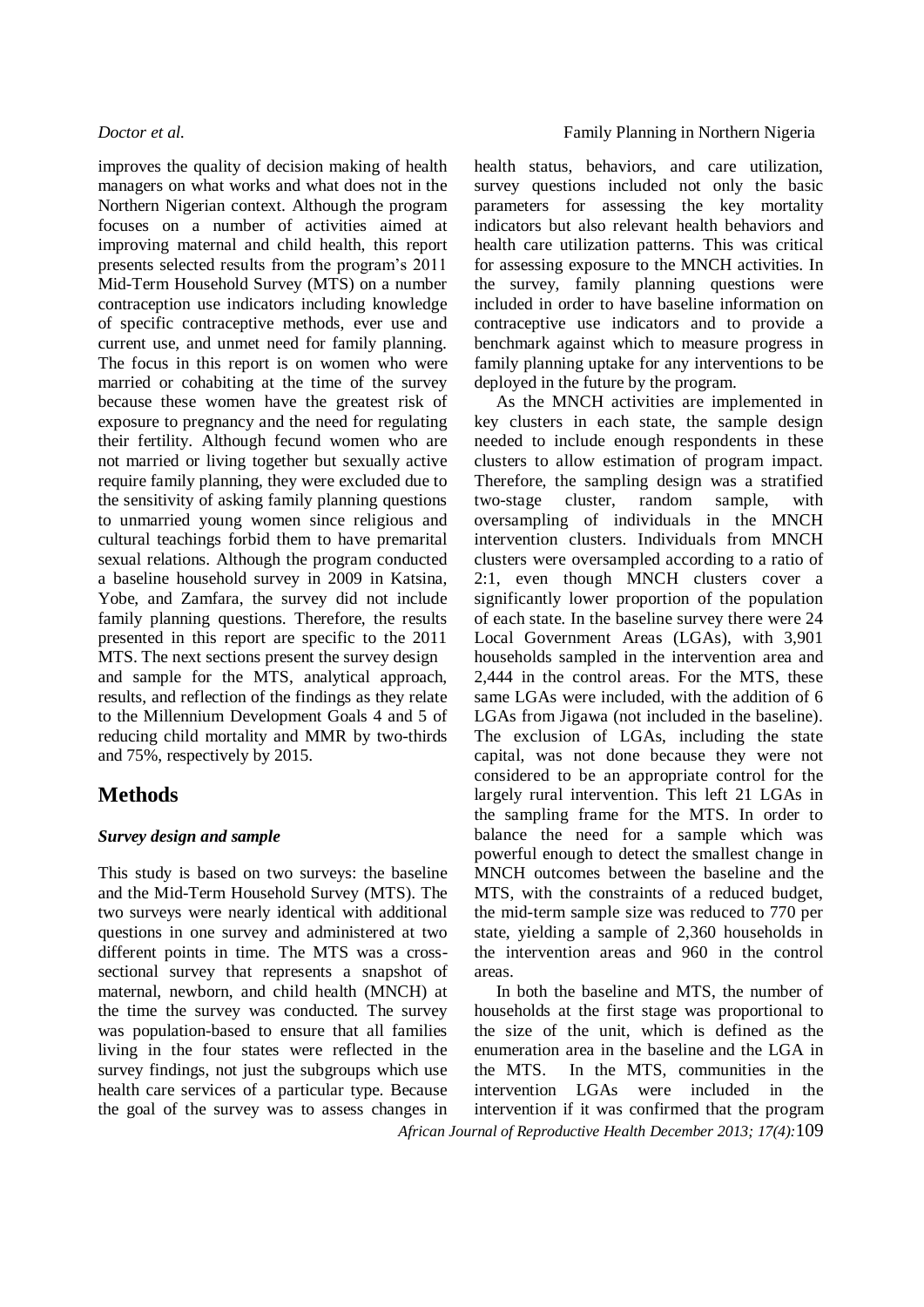interventions had been deployed in the community. In the MTS, sampling within each community was also proportional to size within each intervention and control LGA. The sampling fraction for each community was determined by information on the households solicited from the community leadership. For both surveys, households within each selected community were randomly sampled using a procedure similar to that used in the WHO-EPI cluster surveys<sup>11</sup>, namely by numbering and sampling households according to the community sampling fraction along randomly selected paths leading out from the center of the village.

The household was the ultimate sampling unit. In compounds that comprised one to three households, one household was randomly chosen for interviews; in compounds with four to six households, two were surveyed; in compounds with seven or more households, three were surveyed. Within each randomly selected household, in the baseline survey, all ever-married women of childbearing age (15-49 years) were interviewed, whereas in the MTS only one evermarried woman with children born in the last five years was selected for interview. In the baseline survey there were  $6,842$  women successfully completed interviews, while in the MTS 3,079 women completed interviews (out of the 3,080 selected women).

The MTS survey asked respondents a number of questions related to characteristics of the household, food security and animal possessions, socio-demographic characteristics, reproductive history, antenatal care, delivery, newborn and infant care, immunization, health seeking behavior, family planning, and sisterhood questions for estimating maternal mortality. The sisterhood questions focus on the number of sisters (born to the same mother) the respondent ever had and who ever reached the age of 15 years (or who were ever married) including those who are now dead. These questions also focus on the number of sisters who reached the age of 15 years and are alive now, how many of the sisters are dead, and how many of the sisters who died did so during a pregnancy or childbirth, or during the six weeks after the end of a pregnancy.

### *Analysis*

We used descriptive statistics to report on the basic findings from the survey. The survey included socio-demographic characteristics of the households and women interviewed, which were used to describe the survey respondents and assess the extent to which there were differences between the respondent characteristics and family planning indicators. No weights were used in the calculation of the results since the study used proportionate sampling at the LGA and community level. Although some of the family planning indicators in our preliminary analyses were not statistically significant by intervention status (intervention or control), we do not present the results by intervention status since the program does not have a full functioning intervention package on family planning. Disaggregation of the results by intervention status in the future will provide an opportunity to assess whether there are any differences that may arise due to some of the activities of the program in the intervention cluster. In addition, we do not present the breakdown of some of the results by state due to insufficient number of cases for some of the indicators.

## **Results**

## *Background characteristics of women surveyed*

The survey focused on women with births in the past five years and results presented in Table 1 show that 48.9% were in their twenties. Virtually all (99.1%) women were married or in a union (currently married or cohabiting). Almost half (49.6%) had given birth to at least five children. Over three out of four women (78.3%) had never been to school and for those who had been to school, 76.5% had primary schooling. Consistent with the low level of schooling, the percent of women who were able to read and write in Hausa, Arabic, and English were 13.2%, 16.6%, and 16.9%, respectively. More than half of women (59.2%) interviewed in the Mid-Term Survey had access to a cell phone. Women in the intervention area accounted for 68.4% of the sample.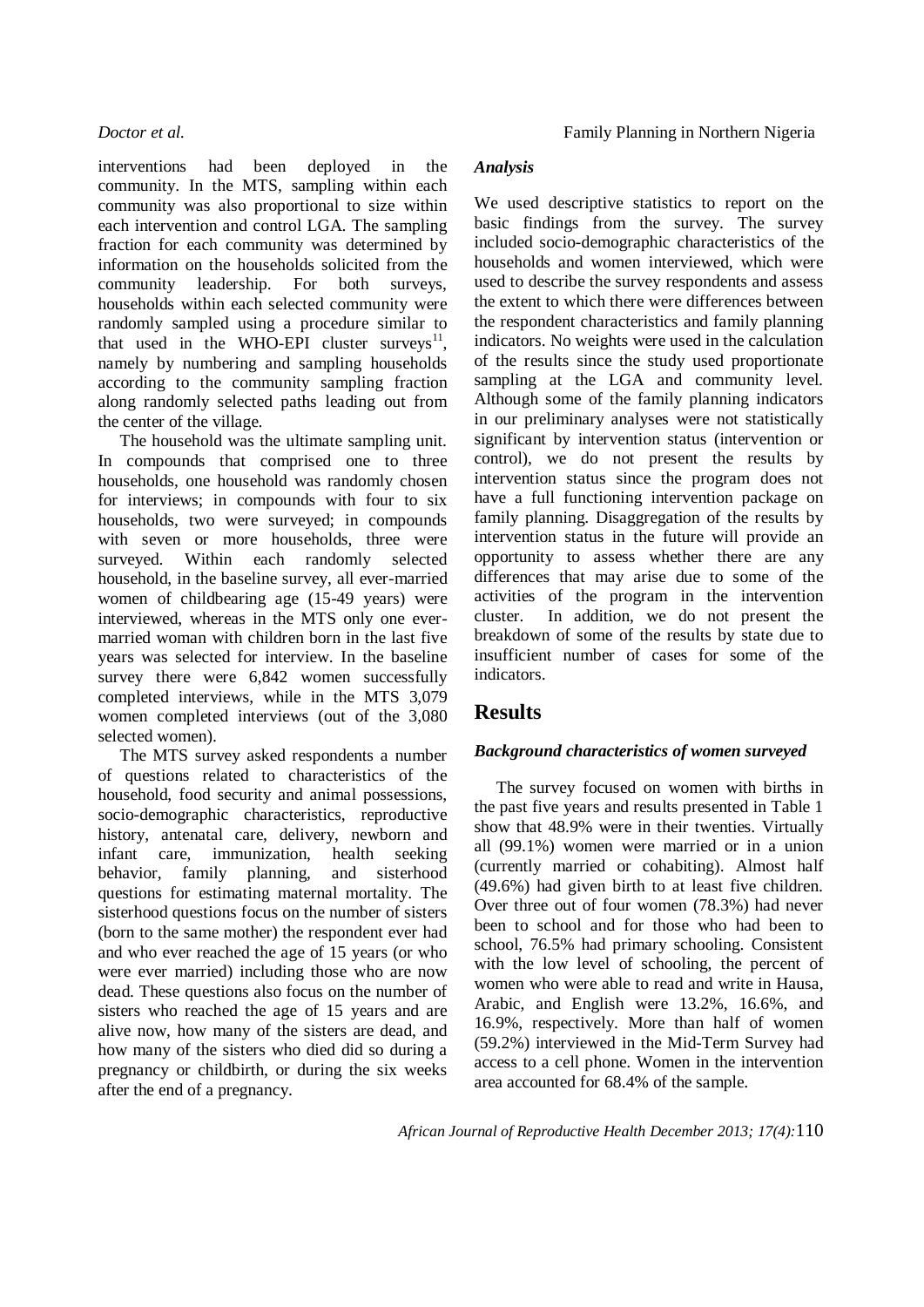**Table 1:** Selected background characteristics of women surveyed (number and percent) MNCH MTS-2011

| Characteristic                | Jigawa      | <b>Katsina</b> | Yobe        | Zamfara     | All women     |
|-------------------------------|-------------|----------------|-------------|-------------|---------------|
| Age group (years)             |             |                |             |             |               |
| $15 - 19$                     | 39(5.1)     | 62(8.1)        | 87 (11.3)   | 35(4.6)     | 223(7.2)      |
| $20 - 24$                     | 184 (23.9)  | 170(22.1)      | 214 (27.8)  | 145 (18.8)  | 713 (23.2)    |
| $25 - 29$                     | 184 (23.9)  | 195(25.3)      | 197(25.6)   | 216(28.1)   | 792 (25.7)    |
| $30 - 34$                     | 198 (25.7)  | 180 (23.4)     | 151 (19.6)  | 195(25.3)   | 724 (23.5)    |
| $35 - 39$                     | 82 (10.7)   | 101(13.1)      | 83 (10.8)   | 97(12.6)    | 363 (11.8)    |
| $40 - 44$                     | 64(8.3)     | 53(6.9)        | 27(3.5)     | 67(8.7)     | 211(6.9)      |
| $45 - 49$                     | 19(2.5)     | 9(1.2)         | 11(1.4)     | 15(2.0)     | 54(1.8)       |
|                               |             |                |             |             |               |
| Current marital status        |             |                |             |             |               |
| Married                       | 764 (99.2)  | 756 (98.2)     | 764 (99.4)  | 768 (99.7)  | 3,052(99.1)   |
| Widowed                       | 1(0.1)      | 7(0.9)         | 3(0.4)      | 1(0.1)      | 12(0.4)       |
| Divorced                      | 5(0.7)      | 5(0.7)         | 2(0.3)      | 1(0.1)      | 13(0.4)       |
| Separated                     | 0(0.0)      | 2(0.3)         | 0(0.0)      | 0(0.0)      | 2(0.1)        |
|                               |             |                |             |             |               |
| Parity                        |             |                |             |             |               |
| 1                             | 81 (10.5)   | 83 (10.8)      | 109(14.2)   | 53(6.9)     | 326 (10.6)    |
| $\sqrt{2}$                    | 90(11.7)    | 111(14.5)      | 116(15.1)   | 75(9.8)     | 392 (12.8)    |
| $\sqrt{3}$                    | 109 (14.2)  | 143(18.6)      | 118(15.3)   | 84 (10.9)   | 454 (14.8)    |
| $\overline{4}$                | 106(13.8)   | 77(10.0)       | 103(13.4)   | 91(11.8)    | 377 (12.3)    |
| $5+$                          | 384 (49.9)  | 353 (46.0)     | 323 (42.0)  | 466(60.6)   | 1,526(49.6)   |
|                               |             |                |             |             |               |
| Formal education              |             |                |             |             |               |
| Yes                           | 309 (40.1)  | 203(26.4)      | 65(8.4)     | 92(12.0)    | 669 (21.7)    |
| N <sub>o</sub>                | 461 (59.1)  | 567 (73.6)     | 705 (91.6)  | 678 (88.1)  | 2,411 (78.3)  |
|                               |             |                |             |             |               |
| formal<br>$\sigma f$<br>Level |             |                |             |             |               |
| education                     |             |                |             |             |               |
| Primary                       | 136 (70.8)  | 155 (85.2)     | 43 (71.7)   | 38 (74.5)   | 372 (76.7)    |
| Secondary+                    | 56 (29.2)   | 27(14.8)       | 17(28.3)    | 13(25.5)    | 113 (23.3)    |
|                               |             |                |             |             |               |
| Reading and writing in        |             |                |             |             |               |
| Hausa                         |             |                |             |             |               |
| Not at all                    | 608 (79.0)  | 627 (83.8)     | 716 (93.0)  | 702 (91.2)  | 2,653 (86.8)  |
| Some ability                  | 162 (21.0)  | 121(16.2)      | 54 (7.0)    | 68(8.8)     | 405 (13.2)    |
|                               |             |                |             |             |               |
| Reading and writing in        |             |                |             |             |               |
| Arabic                        |             |                |             |             |               |
| Not at all                    | 582 (75.6)  | 630 (82.3)     | 735 (95.5)  | 617(80.1)   | 2,564 (83.4)  |
| Some ability                  | 188 (24.4)  | 136 (17.8)     | 35(4.6)     | 153 (19.9)  | 512 (16.6)    |
|                               |             |                |             |             |               |
| Reading and writing in        |             |                |             |             |               |
| English                       |             |                |             |             |               |
| Not at all                    | 566 (75.1)  | 618 (82.0)     | 721 (95.4)  | 616(80.1)   | 2,5121 (83.1) |
| Some ability                  | 188 (24.9)  | 136 (18.0)     | 35(4.6)     | 153 (19.9)  | 512 (16.9)    |
|                               |             |                |             |             |               |
| Mobile<br>phone               |             |                |             |             |               |
| ownership                     |             |                |             |             |               |
| Yes                           | 492 (63.9)  | 388 (50.4)     | 523 (67.9)  | 420(54.6)   | 1,823 (59.2)  |
| No                            | 278 (36.1)  | 382 (49.6)     | 247 (32.1)  | 350(45.5)   | 1,257(40.8)   |
| Sample area                   |             |                |             |             |               |
| Control                       | 240 (31.2)  | 304 (39.5)     | 209(27.1)   | 220(28.6)   | 973 (31.6)    |
| Intervention                  | 530 (68.8)  | 466 (60.5)     | 561 (72.9)  | 550 (71.4)  | 2,107(68.4)   |
| Total                         | 770 (100.0) | 770 (100.0)    | 770 (100.0) | 770 (100.0) | 3,080 (100.0) |

*African Journal of Reproductive Health December 2013; 17(4):*111 *Notes:* Some percentages may not add up to 100 due to rounding of figures; Formal education refers to highest level completed.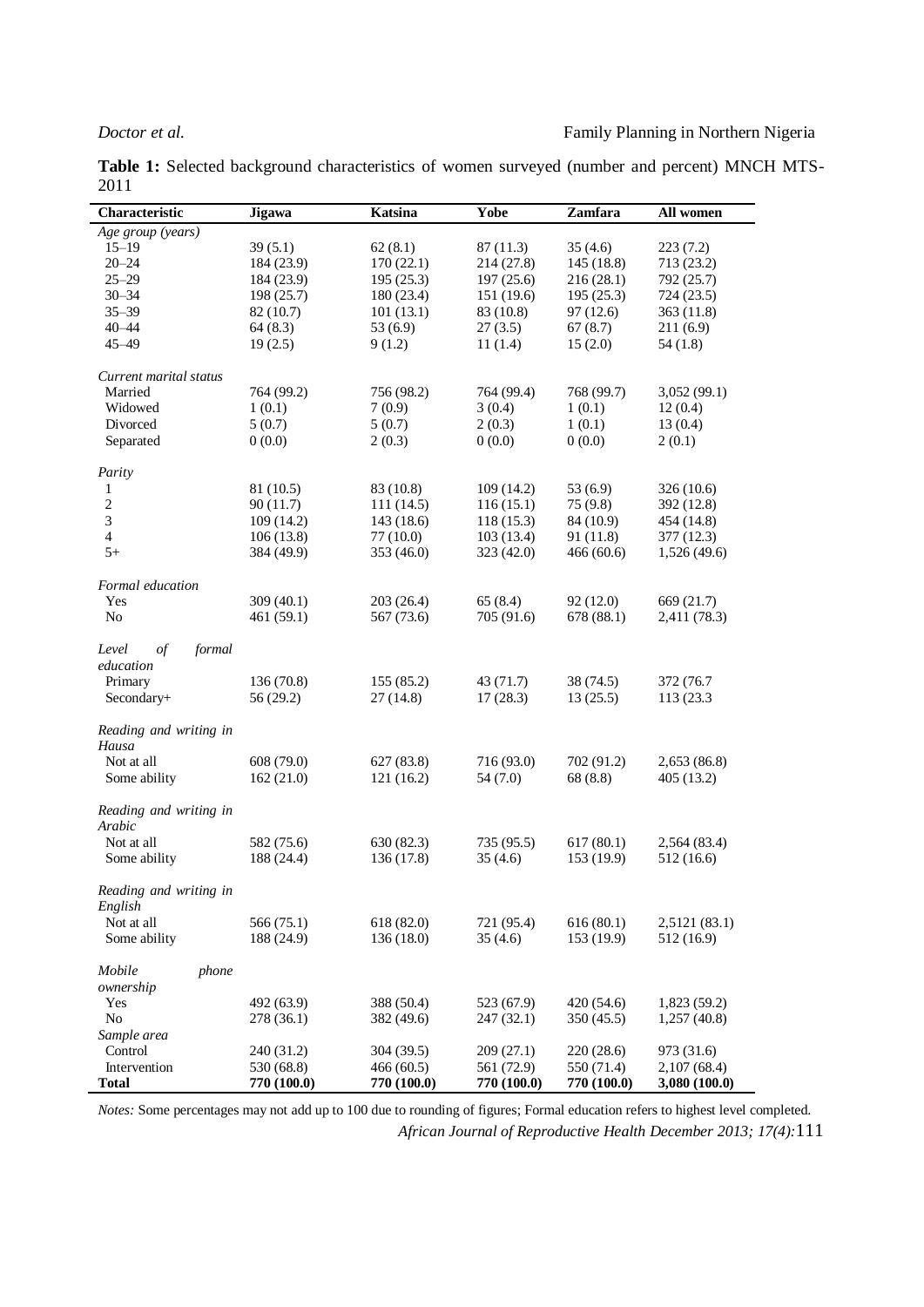Thus, the women interviewed in the MTS appear to be younger and of lower social status, characteristics often associated with reduced access to health care workers or services such as family planning.

The results on the background characteristics per state are not generally different from the overall results with a few exceptions. For example, Zamfara had more (60.6%) women reporting parity of five or more than the average (49.6%); Yobe and Zamfara had more women with no education (91.6% and 88.1%, respectively) than the average (78.3%) while similarly registering few women with some ability to read and write in Hausa, Arabic, and English as the average.

### *Knowledge of contraceptive methods*

Information on knowledge and use of family planning methods was obtained from respondents by asking them to mention ways or methods by which a couple can delay or avoid pregnancy. If the respondent failed to mention a particular method spontaneously, the interviewer described the method and asked whether the respondent had heard of it. For each method known, respondents were asked if they had ever used the method. Respondents who reported ever use of family planning were asked whether they were using a

method at the time of the survey.

Results showed that 43.0% of all currently married women knew at least one method of contraception. Modern methods were more widely known than traditional methods; 36.6% of all women knew of a modern method while only 16.2% knew a traditional method. On average, knowledge of contraceptive methods was slightly higher among older women (40+ years) than among younger women (Figure 1).

Among modern methods for women, the pill and injectables were the most commonly known method, 31.6% and 29.2%, respectively. Intrauterine devices (IUDs), diaphragm, foam/jelly, female and male sterilization, and implants are the least known modern methods, ranging between 0.3% (male sterilization) to 1.3% (IUDs). At the state level, awareness of any method was high in Zamfara (63.0%) followed by Jigawa (49.4%), Yobe (30.4%), and Katsina (29.1%). For any modern method, Zamfara had the highest awareness (48.7%) followed by Jigawa (48.7%), Katsina (26.1%), and Yobe (22.5%).

Among traditional methods, folk methods (e.g., strings and herbs) were the most commonly known among all women (15.4%). At the state level, folk methods were mentioned by 37.1% of women in Zamfara followed by Yobe (13.9%), Katsina (6.0%), and Jigawa (4.6%).



**Figure 1:** Knowledge of contraceptive methods, MNCH MTS-2011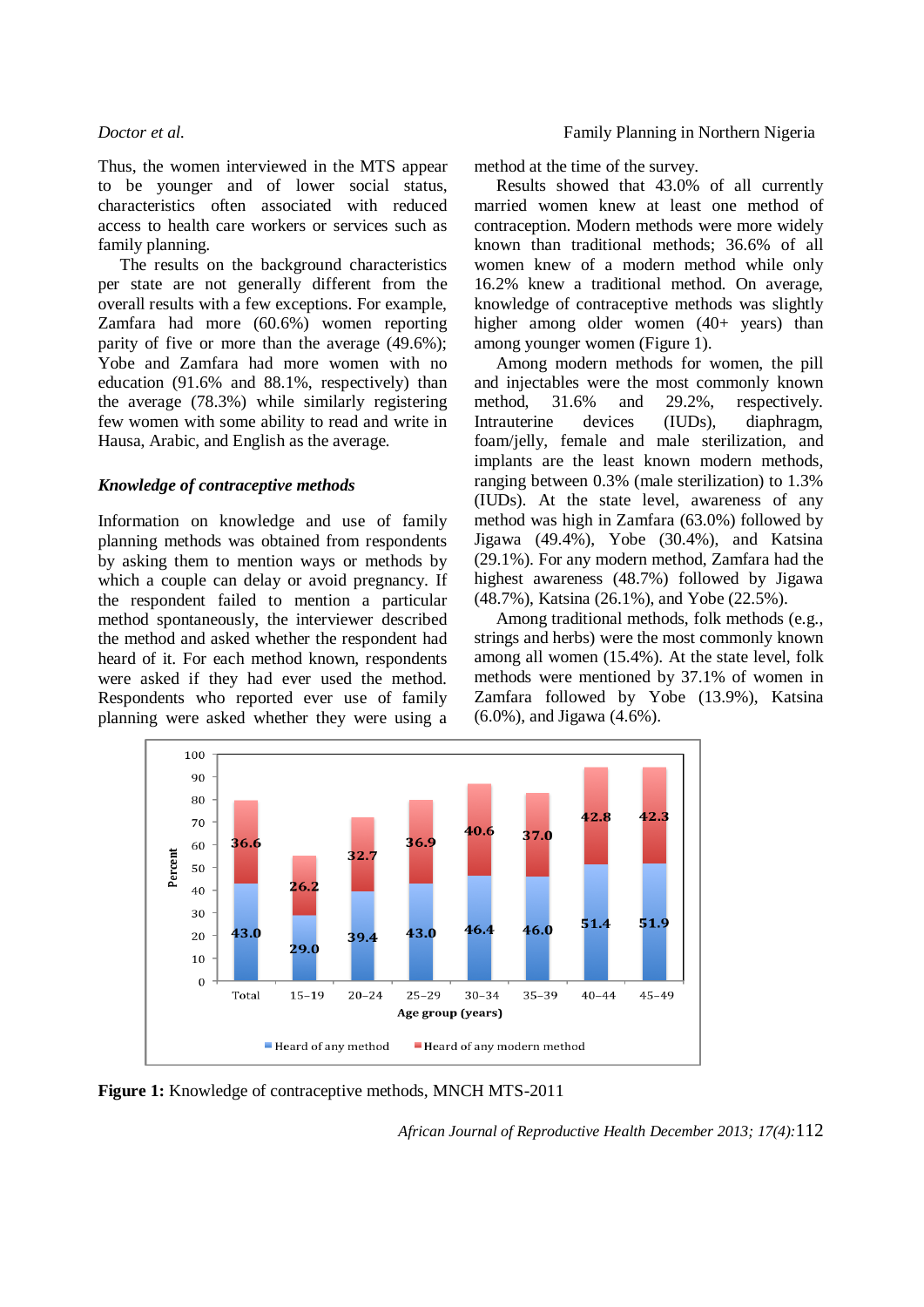### *Ever use of contraception*

Ever use of contraception provides a measure of the cumulative experience of a population with family planning. Ever use of family planning methods in the 2011 Mid-Term Household Survey (MTS) thus refers to use of a method at any time, with no distinction between past and current use. The survey collected data on the level of ever use of family planning methods from respondents. All currently married women interviewed in the survey who said that they had heard of a method of family planning were asked whether they had ever used that method.

Overall, 7.0% of all currently married women reported ever using a method of contraception at some time; 4.4% used a modern method and 2.9% used a traditional method. Injectables (2.4%) were the most commonly used modern method, followed by the pill (2.2%), male and female condoms, implants, and IUD (0.1% each). Diaphragm and foam/jelly and both male and female sterilization were not reported to be used by any of the women. With 2.9% of women ever using any traditional method, specific methods used were folk (traditional) methods (2.7%), LAM  $(0.1\%)$  and withdrawal method  $(0.1\%)$ . Rhythm/periodic abstinence and others were not mentioned by any of the currently married women.

### *Current use of contraception*

Among other things, the level of current contraceptive use among women age 15-49 years can be used to estimate the reduction in fertility attributable to contraception. The contraceptive prevalence rate (CPR) is usually defined as the percentage of currently married women who are currently using a method of contraception. Because of the relative small numbers or percent of women associated with current use of contraception, the results are presented for all women together (not stratified by intervention/control area). The overall CPR among all currently married women in the selected states in Northern Nigeria is 2.5%; 1.3% of all currently married women were currently using any modern method of contraception and 1.3% of all currently married women were using any traditional method of contraception. Injectables were the most commonly used modern method (0.7%), followed by the pill (0.5%). Among the traditional methods, the folk (traditional) method was the most commonly used method (1.2%). The use of any family planning method was lowest in the 15-19 year age group (1.4%) and highest in the 45-49 year age group (7.8%) (Figure 2).



**Figure 2:** Current use of contraception, MNCH MTS-2011

*African Journal of Reproductive Health December 2013; 17(4):*113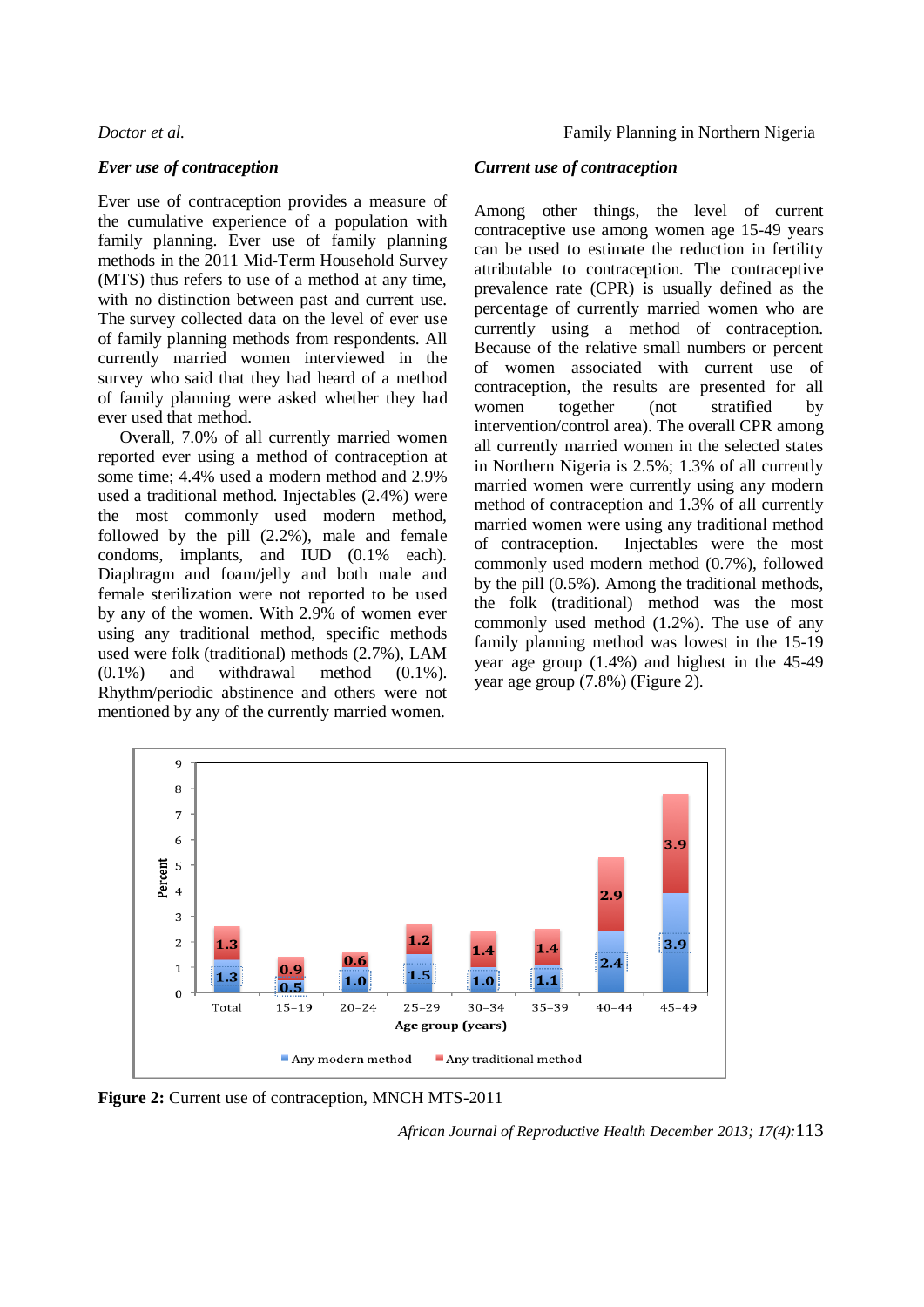### *Need for family planning services*

Family planning methods can be used to space or limit childbearing. In the 2011 MTS, women who were fecund and sexually active and indicated that they either want no more children (limiters) or want to wait for two or more years before having another child (spacers), but were not using contraception, were a group identified as having an unmet need for family planning. Pregnant women were considered to have unmet need for spacing or limiting if their pregnancy was mistimed or unwanted, respectively. Similarly, amenorrhoeic women were classified as having unmet need if their last birth was mistimed or unwanted. Women who were currently using a family planning method were said to have a met need for family planning.

Table 2 presents information on unmet need among currently married and cohabiting women surveyed in the 2011 MTS. Overall, 10.3% of currently married women had an unmet need for family planning; 8.7% for spacing and 1.6% for limiting. Unmet need did not vary much by age except for extreme age categories; women in the 45-49 year age group had a total of 33.0% unmet need, whereas unmet need for the 15-19 year age group was only 3.3%. Unmet need for spacing was highest in the 45-49 year age groups, with 22.2% of women having an unmet need for spacing their births, while the unmet need for limiting was highest in the 20-24 year age group with 2.4% of women wanting no more children. It is notable that in the 45-49 year age group, a sizeable proportion of unmet need for family planning was for spacing purposes. The 20-24 year age group had the highest unmet need for limiting (2.4%). A decline was noticed in age groups 25-29 year age group and 30-34 year age group with 2.1% and 1.4%, respectively, with a final decline to 0.0% in other age groups. Smaller sample sizes for the older ages may influence the percent of unmet need.

Close to a quarter (23.7%) of women in urban areas had an unmet need for family planning whereas their unmet need for spacing was 23.7% and none for limiting. Among rural residents, total unmet need was 9.3% whereas unmet need for spacing and limiting was 7.6% and 1.6%, respectively.

**Table 2:** Percent of currently married women age 15-49 with unmet need for family planning, by background characteristics, MNCH MTS-2011

|                                     | <b>Unmet need for family planning</b> |                 |             |                    |  |  |
|-------------------------------------|---------------------------------------|-----------------|-------------|--------------------|--|--|
| <b>Background</b><br>characteristic | For<br>spacing                        | For<br>limiting |             | Number of<br>women |  |  |
| Age<br>group                        |                                       |                 |             |                    |  |  |
| (years)                             |                                       |                 |             |                    |  |  |
| $15 - 19$                           | 3.3                                   | 0.0             | 3.3         | 64                 |  |  |
| $20 - 24$                           | 7.9                                   | 2.4             | 7.9         | 280                |  |  |
| $25 - 29$                           | 9.0                                   | 2.1             | 11.7        | 338                |  |  |
| $30 - 34$                           | 7.1                                   | 1.4             | 11.5        | 336                |  |  |
| $35 - 39$                           | 5.9                                   | 0.0             | 8.8         | 167                |  |  |
| $40 - 44$                           | 8.0                                   | 0.0             | 12.0        | 108                |  |  |
| $45 - 49$                           | 22.2                                  | 0.0             | 33.0        | 28                 |  |  |
| Residence                           |                                       |                 |             |                    |  |  |
| Urban                               | 23.7                                  | 0.0             | 23.7        | 133                |  |  |
| Rural                               | 7.6                                   | 1.6             | 9.3         | 1,188              |  |  |
| <b>State</b>                        |                                       |                 |             |                    |  |  |
| Jigawa                              | 14.1                                  | 0.7             | 14.1        | 377                |  |  |
| Katsina                             | 9.2                                   | 2.3             | 9.2         | 226                |  |  |
| Yobe                                | 2.2                                   | 0.4             | 3.7         | 233                |  |  |
| Zamfara                             | 8.3                                   | 2.1             | 13.0        | 485                |  |  |
| Parity                              |                                       |                 |             |                    |  |  |
| 1                                   | 8.2                                   | 1.6             | 8.2         | 99                 |  |  |
| $\overline{c}$                      | 7.1                                   | 1.2             | 7.1         | 132                |  |  |
| 3                                   | 7.1                                   | 1.2             | 7.1         | 179                |  |  |
| $\overline{4}$                      | 3.1                                   | 3.1             | 6.1         | 157                |  |  |
| $5+$                                | 10.9                                  | 1.2             | 14.0        | 753                |  |  |
| Formal                              |                                       |                 |             |                    |  |  |
| education                           |                                       |                 |             |                    |  |  |
| Yes                                 | 9.8                                   | 3.3             | 11.4        | 377                |  |  |
| No                                  | 8.2                                   | 0.9             | 10.0        | 944                |  |  |
| Level of formal                     |                                       |                 |             |                    |  |  |
| education                           |                                       |                 |             |                    |  |  |
| Primary                             | 4.8                                   | 3.2             | 4.8         | 197                |  |  |
| Secondary+                          | 18.2                                  | 4.5             | 18.2        | 85                 |  |  |
| Mobile<br>phone                     |                                       |                 |             |                    |  |  |
| ownership                           |                                       |                 |             |                    |  |  |
| Yes<br>No                           | 8.9<br>8.0                            | 1.0<br>2.1      | 10.8<br>9.7 | 839<br>482         |  |  |
|                                     |                                       |                 |             |                    |  |  |
| Total                               | 8.7                                   | 1.6             | 10.3        | 1,321              |  |  |

*Notes:* Formal education refers to highest level completed; Women who indicated that they either want no more children (limiters) or want to wait for two or more years before having another child (spacers), but were not using contraception, were a group identified as having an unmet need for family planning.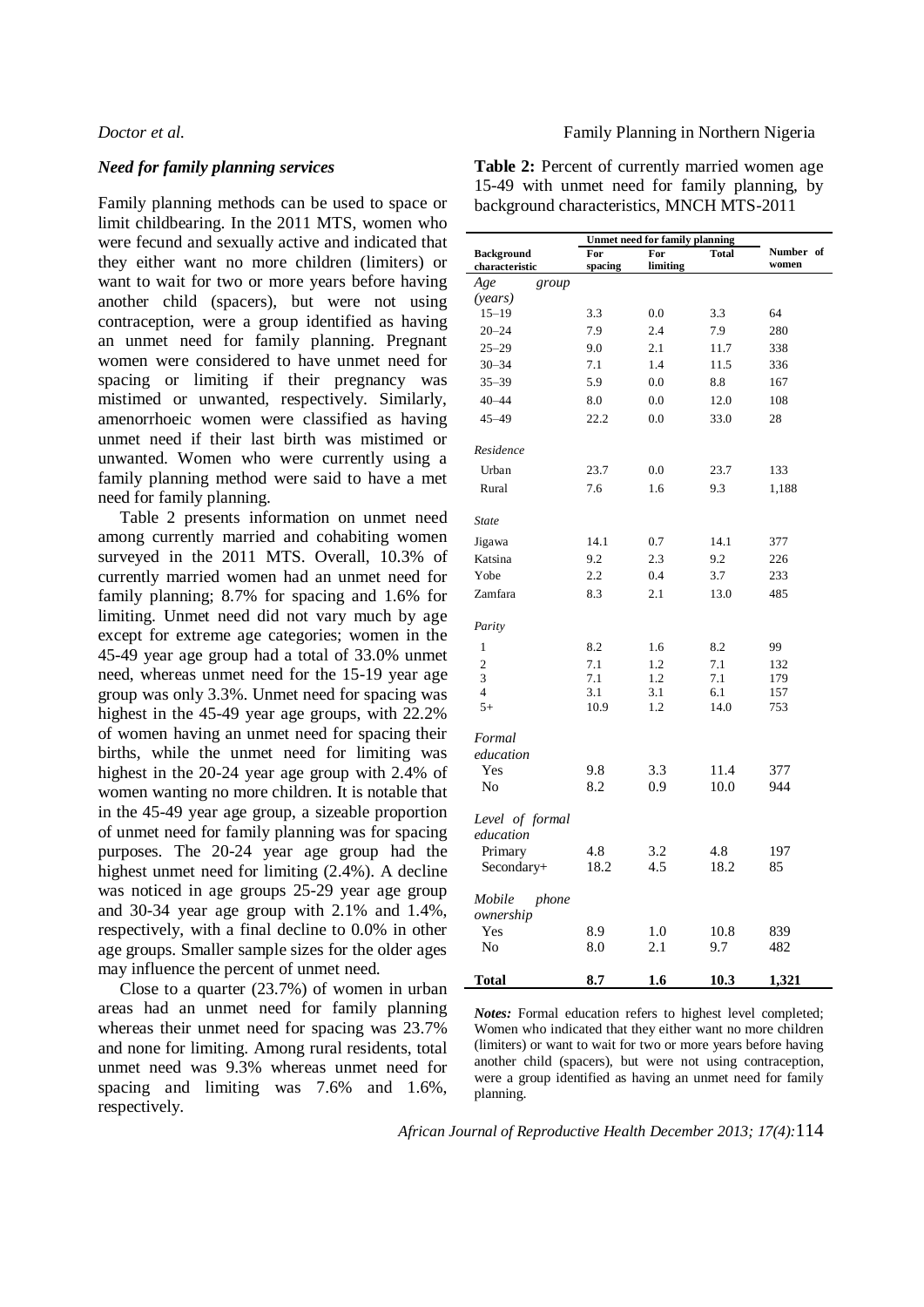Total unmet need for family planning was highest in Jigawa (14.1%) followed by Zamfara (13.0%), Katsina (9.2%), and Yobe (3.7%). Unmet need for spacing births was highest in Jigawa (14.1%) followed by Katsina (9.2%), Zamfara (8.3%), and Yobe (2.2%). Unmet need for limiting is highest in Zamfara (2.1%), followed by Katsina (2.3%), Jigawa (0.7%), and Yobe (0.4%).

Unmet need for family planning was highest among women with five or more children (14.0%) while the lowest figure was for women with only four children at 6.1%. Total unmet need for spacing births was highest among high parity mothers (10.9%) and lowest among women with four children (3.1%). Total unmet need for limiting child bearing was highest among mothers with four children  $(3.1\%)$ .

The total unmet need for family planning was slightly higher among women with formal schooling than those without (11.4% vs. 10.0%) and the differences were more pronounced with the level of schooling: women with at least secondary education had a total unmet need of 18.2% compared with 4.8% for those with primary schooling. Owning a mobile phone was associated with 10.8% total unmet need and slightly lower at 9.7% for women without mobile phones.

### *Comparison of the results with national level indicators*

We summarize selected indicators in this study with those from the 2008 Nigeria Demographic and Health Survey (DHS) for the national level as well as the North East and North West zones (Table 3). Results show that the ever and current use of family planning indicators from the MTS are generally lower than those from the 2008 Nigeria DHS and the comparable zones. Similarly, unmet needs indicators in the MTS are very low compared with the DHS indicators.

## **Discussion**

Our objective was to report on selected family planning indicators derived from the 2011 Mid-Term Household Survey (MTS) data.

Family planning in the predominantly Muslim and male dominated (many aspects of society are controlled by males) northern part of Nigeria is a

### *Doctor et al.* Family Planning in Northern Nigeria

sensitive issue. Awareness creation through community engagement on the benefits of family planning could improve the low levels of awareness of contraceptive methods.

| <b>Table 3:</b> Comparison of selected family planning |
|--------------------------------------------------------|
| 2011 MTS indicators with national indicators           |

|                                                                           |                    |               | <b>2008 DHS</b> |          |  |
|---------------------------------------------------------------------------|--------------------|---------------|-----------------|----------|--|
| <b>Indicator</b> (for currently<br>married women)                         | 2011<br><b>MTS</b> | North<br>East | North<br>West   | National |  |
| Percent heard of any                                                      | 43.0               | 58.6          | 45.1            | 68.4     |  |
| method of contraception<br>Percent heard of any<br>modern<br>method<br>of | 36.6               | 57.2          | 43.1            | 67.0     |  |
| contraception<br>Percent using modern                                     | 1.3                | 3.5           | 2.5             | 9.7      |  |
| methods<br>of                                                             |                    |               |                 |          |  |
| contraception<br>Percent using traditional<br>methods<br>οf               | 1.3                | 0.5           | 0.3             | 4.9      |  |
| contraception<br>Percent with<br>unmet<br>(total) need for family         | 10.3               | 17.6          | 20.8            | 20.2     |  |
| planning<br>Percent with unmet need                                       | 8.7                | 13.6          | 17.9            | 15.0     |  |
| for spacing                                                               |                    |               |                 |          |  |
| Percent with unmet need                                                   | 1.6                | 4.0           | 2.9             | 5.2      |  |
| for limiting                                                              |                    |               |                 |          |  |

*Notes:* Women who indicated that they either want no more children (limiters) or want to wait for two or more years before having another child (spacers), but were not using contraception, were a group identified as having an unmet need for family planning; "MTS" – Mid-Term Household Survey.

On average, knowledge of contraceptive methods was slightly higher among older women (40 years+) than among younger women. This is not unusual in Muslim communities. The younger Muslim women are comparatively less aware of family planning programs because they face sociocultural problems in adopting family planning methods<sup>12</sup>. Supporting girls to stay in school longer to delay age of marriage and to empower girls through education, as well as empowering young Muslim women economically, and awareness creation during antenatal and post natal clinics have been suggested as possible ways managing these sociocultural barriers $^{12,13}$ .

Overall, 7.0% of all currently married women reported ever using a method of contraception; 4.4% used a modern method and 2.9% used a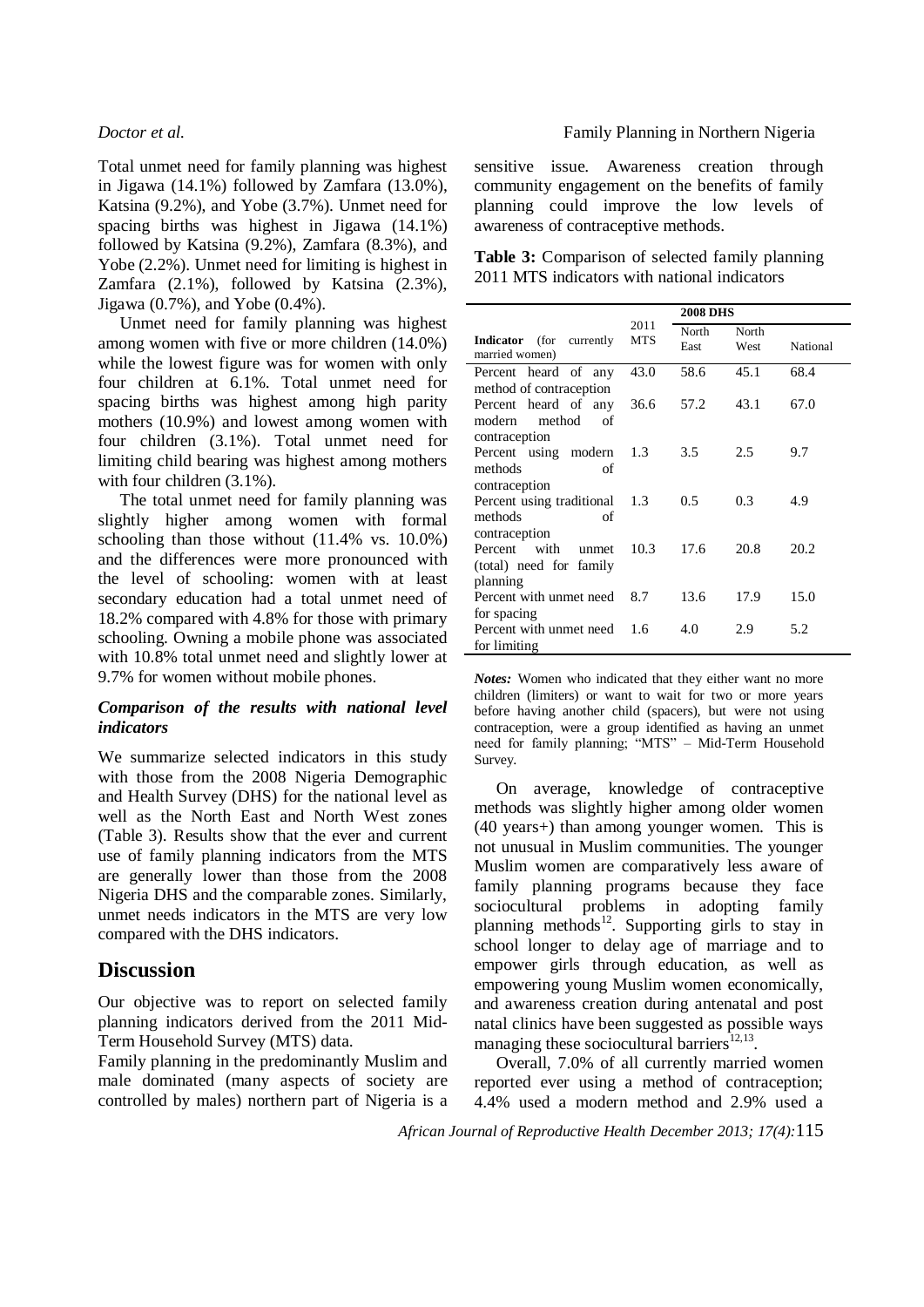traditional method. Injectables (2.4%) were the most commonly used modern method, followed by the pill (2.2%), male and female condoms, implants, and IUDs (0.1% each). The preference for injectables, unlike pills, provides an opportunity for women to take such injections without necessarily the consent of male partners. Ensuring access to providers and decisions to where such injections could be given to women in private is critical. Only 2.6% of women used any method of family planning, with half of women using traditional methods such as abstinence and withdrawal. In the four states, modern contraceptive methods use among women in union was highest among those aged 45-49 years old.

Results also showed that 10.3% of women in union (currently married or cohabiting) who were fecund and sexually active had unmet need for family planning—that is, they wanted to limit childbearing or delay it for two years or more but were not using contraceptives. Unmet need was higher for spacing births (8.7%) than for limiting births (1.6%) thereby calling for communication strategies that focus on promotion and the benefits of birth spacing. The higher Demographic and Health Survey rates of awareness and use of family planning compared with the MTS rates may be related to differences in sample design and time reference periods.

As the majority of countries, including Nigeria, are making slow progress in achieving the Millennium Development Goals (MDGs), the poor family planning indicators reported here re-echoes the challenge of attaining MDGs in the face of inadequate awareness and use of family planning methods. Preventing unwanted pregnancies, through family planning is a critical step in reducing reproductive risks and protecting maternal health during wanted ones.

Not only has family planning been understood to be one of the most cost-effective development  $investments<sup>14,15</sup>$ , it is also specifically characterized by its contribution to efforts to reduce maternal and child mortality, prevent HIV transmission (by providing counseling on condom use), empower women, and help families create a path out of poverty<sup>16</sup>. Beyond the MDGs, the positive effects of family planning on lives have been documented elsewhere<sup>16,17</sup>. Family planning stabilizes societies

since high birth rates have been associated with steady increases in the population of youth thereby creating a youth bulge which has potential to generate social turbulence in the event that their needs (e.g., employment opportunities) are not met. Family planning is also cost-effective since preventing unintended pregnancies is less expensive than treating maternal/infant complications of pregnancy. For example, in Zambia, for every \$1 invested in family planning, \$4 was saved in other development areas<sup>16</sup> .

While family planning will not solve all Northern Nigeria's maternal and child health problems, it is a highly effective cross-cutting development imperative that can help us reach the MDGs<sup>16</sup>. Achieving universal access to family planning is attainable if more consolidated approaches to ensure saturation of family planning uptake are adopted. Interventions that adopt a strong communication strategy that emphasizes the health benefits of child spacing can help address cultural preferences for more children are ideal.

*African Journal of Reproductive Health December 2013; 17(4):*116 Low family planning use in the presence of low awareness and low felt need suggests a need to increase awareness and uptake and to make family planning commodities available. This calls for communication strategies which include accurate information about specific contraceptive methods in order to dispel any misconceptions about family planning. Involving men and other religious leaders in program design will be critical in the uptake of family planning<sup>18</sup>. The PRRINN-MNCH Program has implemented a number of activities involving Muslim religious leaders on awareness creation and community engagement on various aspects of women's health. For example, in 2011, the program continued to involve religious leaders to communicate health-related messages such as the emphasis on skilled birth attendants for delivery, the need for more health workers, and promotion of maternal, newborn, and child health (MNCH). A strong partnership with religious leaders resulted in 2.4 million people being reached by religious leaders on various MNCH aspects during Ramadan Tafsir through mosque preaching sessions, radio jingles, and television  $\mu$  programs<sup>19</sup>. The effectiveness of these interventions will be evaluated in the program's end-term household survey. We hope that these